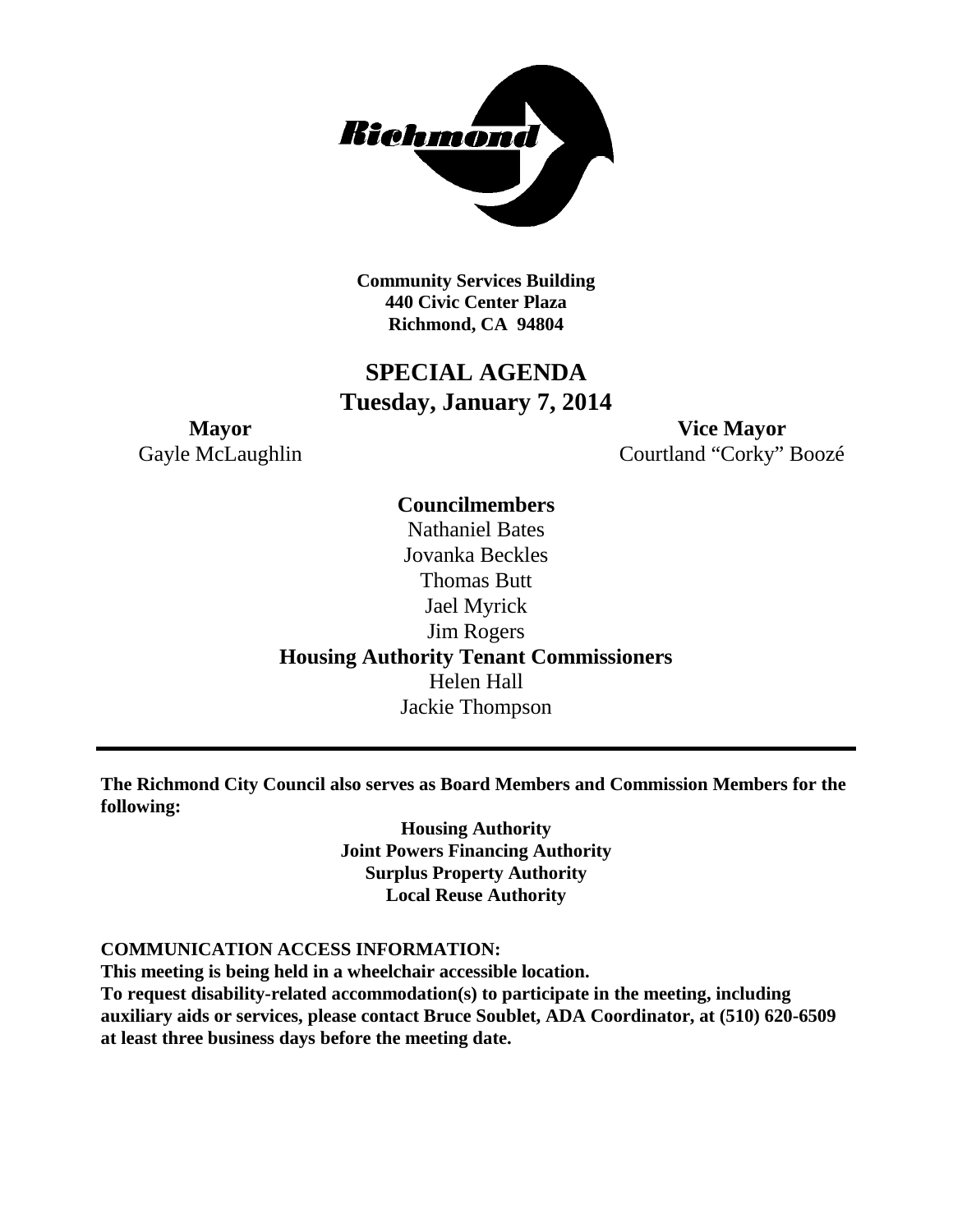# **MEETING PROCEDURES**

The City of Richmond encourages community participation at its City Council meetings and has established procedures that are intended to accommodate public input in a timely and time-sensitive way. As a courtesy to all members of the public who wish to participate in City Council meetings, please observe the following procedures:

**PUBLIC COMMENT ON AGENDA ITEMS:** Anyone who desires to address the City Council on items appearing on the agenda must complete and file a pink speaker's card with the City Clerk **prior** to the City Council's consideration of the item. Once the City Clerk has announced the item and discussion has commenced, no person shall be permitted to speak on the item other than those persons who have submitted their names to the City Clerk. Your name will be called when the item is announced for discussion. **Each speaker will be allowed TWO (2) MINUTES to address the City Council on NON-PUBLIC HEARING items listed on the agenda.**

### **SPEAKERS ARE REQUESTED TO OCCUPY THE RESERVED SEATS IN THE FRONT ROW BEHIND THE SPEAKER'S PODIUM AS THEIR NAME IS ANNOUNCED BY THE CITY CLERK.**

Any law enforcement officer on duty or whose service is commanded by the presiding officer shall be Sergeant-at-Arms of the Council meetings. He/she, or they, shall carry out all orders and instructions given by the presiding officer for the purpose of maintaining order and decorum at the Council meetings (City Council Rules of Procedure and Order Section III F, RMC Section 2.12.030).

**\*\*\*\*\*\*\*\*\*\*\*\*\*\*\*\*\*\*\*\*\*\*\*\*\*\*\*\*\*\*\*\*\*\*\*\*\*\*\*\*\*\*\*\*\*\*\*\*\*\*\*\*\*\*\*\*\*\***